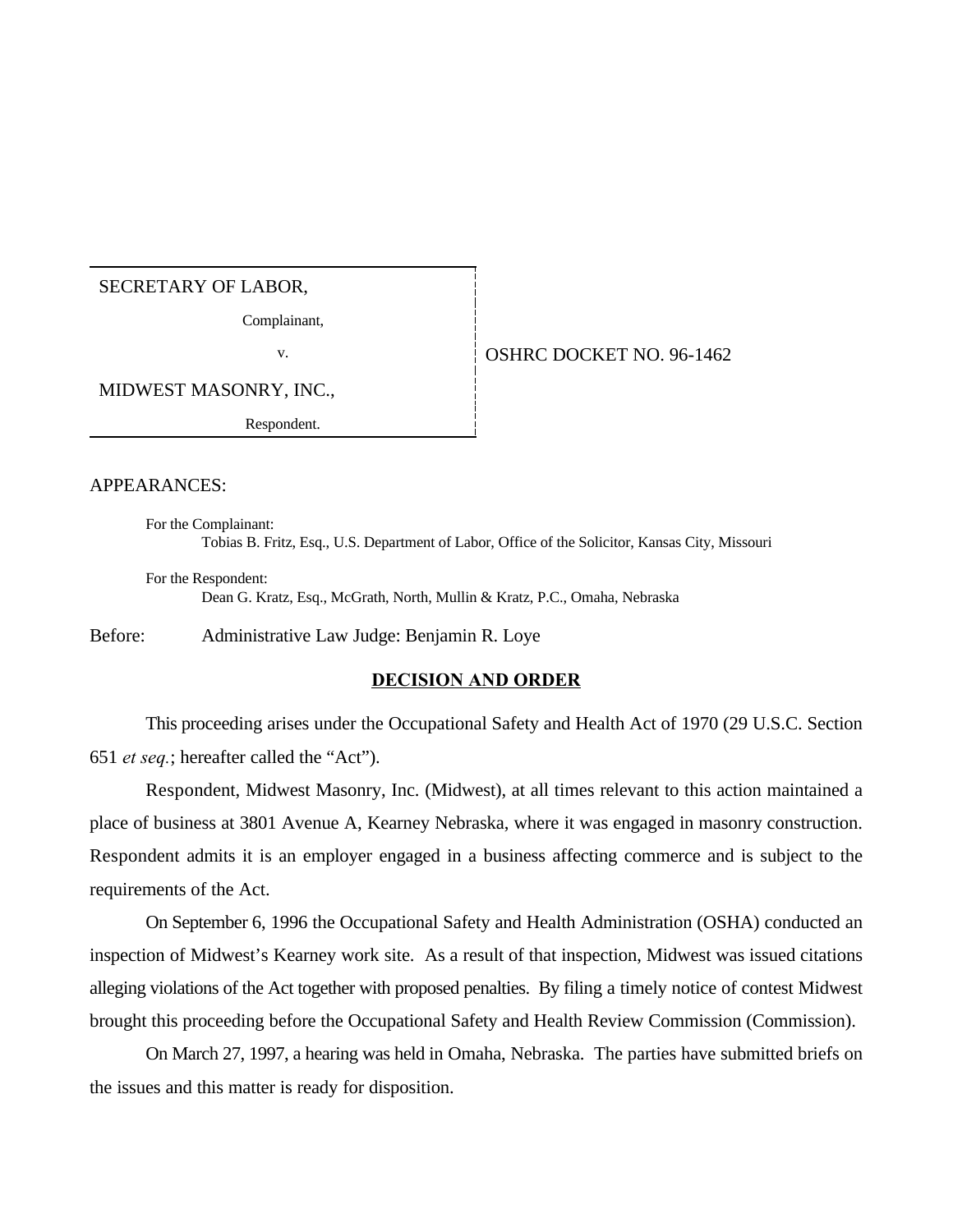### **Alleged Violation of §1926.451(a)(13)**

Repeat citation 1, item 1 alleges:

### 29 CFR 1926.451(a)(13):

3801 Avenue A, Kearney, NE: Access ladder or equivalent safe access to the scaffold was not provided. Employees were climbing scaffold frame.

Midwest Masonry, Inc. was previously cited for a violation of this occupational safety and health standard or its equivalent standard 29 CFR 1926.451(a)(13), which was contained in OSHA inspection number 109326876, citation number 1, item number 4, issued on August 24, 1994, and became a Final Order effective May 19, 1995.

# *Facts*

Compliance Officer (CO) Matthew Gaines testified that he was driving by Midwest's Kearney work site on September 6, 1996 when he observed apparent safety violations (Tr. 13). Gaines stopped, videotaped the work in progress, and proceeded to the site to conduct an inspection (Tr. 13; Exh. C-6).

Gaines testified that he observed a scaffold consisting of two 6 foot 7 inch scaffold tiers, and an outrigger located between the scaffold and the masonry wall under construction (Tr. 20-21, 52-54; Exh. R-3). Bricklayers worked from the outrigger, which was approximately 10 feet high, and from the top of the second scaffold tier, which Gaines estimated was 13 feet 6 inches high (Tr. 21). The scaffold was 13 sections, or 91 feet long (Tr. 25).

CO Gains videotaped four Midwest employees climbing down the frame of a masonry scaffold; at least one started climbing from the top (Tr. 14, 21-22, 28, 58; Exh. C-6 through C-8). The employees climbed rungs on the scaffold frame which were between 19" and 22" apart (Exh. R-3).

CO Gaines testified that in order to comply with the with the cited standard, the employer must provide a ladder, or equivalent safe access. Scaffold rungs can be no more than 16" apart and must be at least 10" long to constitute "equivalent" access (Tr. 86; Exh. C-5a).

During the course of the inspection, Midwest set up a ladder for its employees' use (Tr. 17, 22; Exh. C-6).

### *Discussion*

The evidence establishes that Midwest's employees climbed the cited scaffold frame. The scaffold frame was not equivalent to a ladder, in that the rungs were too far apart. Because no ladder or equivalent safe access was provided, the violation is established.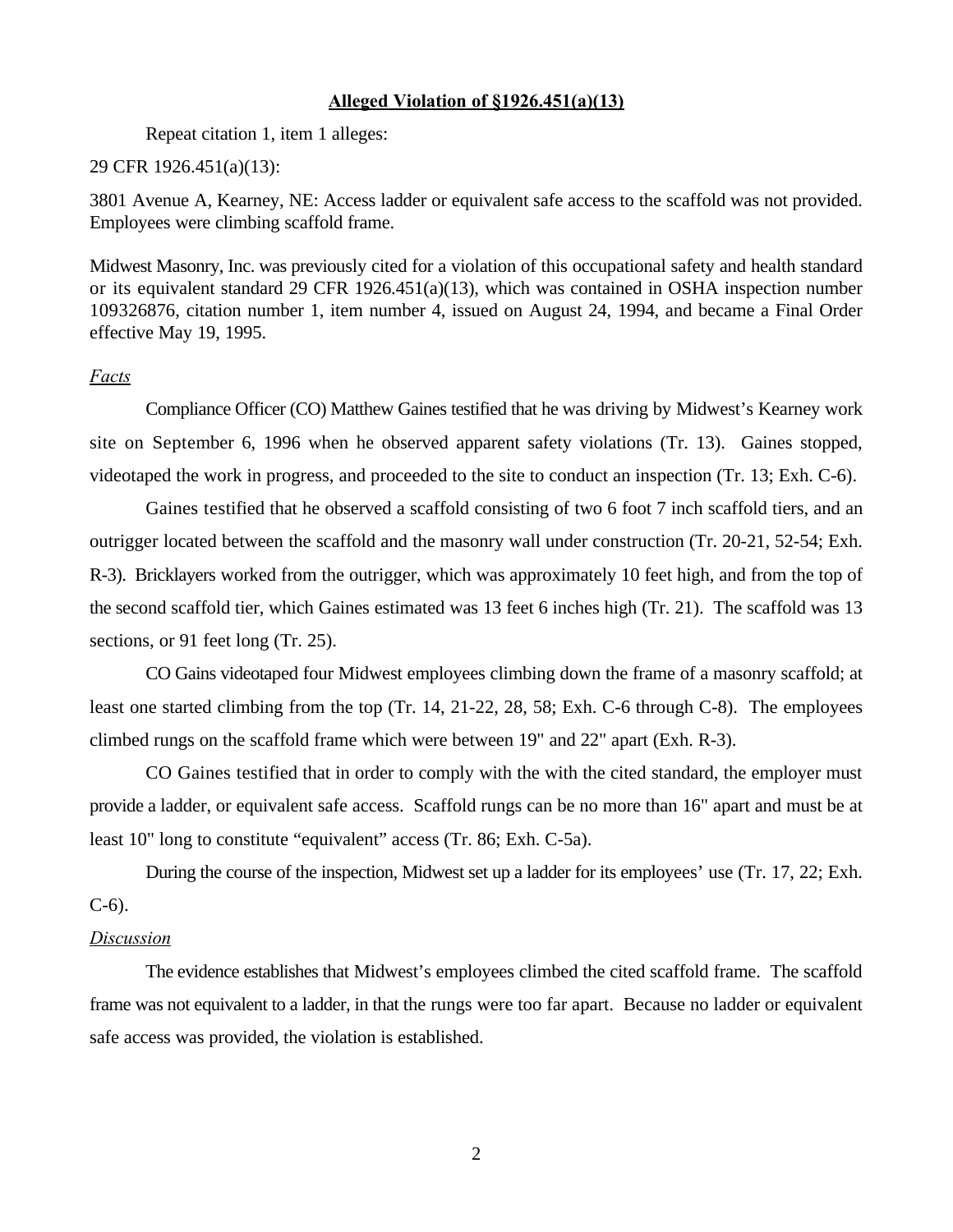# **Alleged Violation of §1926.451(d)(10)**

Repeat Citation 1, item 2 alleges:

# 29 CFR 1926.451(d)(10):

3801 Avenue A, Kearney, NE: Standard guardrails and toeboards were not installed on scaffolds with work platforms more than 10 feet above the ground.

Midwest Masonry, Inc. was previously cited for a violation of this occupational safety and health standard or its equivalent standard 29 CFR 1926.451(a)(4), which was contained in OSHA inspection number 109326876, citation number 1, item number 1, issued on August 24, 1994 and became a Final Order effective May 19, 1995.

# *Facts*

It is undisputed that at the time of the inspection, Midwest had not installed guardrails on the cited scaffold. CO Gaines observed and videotaped a bricklayer using a masonry saw to cut block on the upper level of the unguarded scaffold (Tr. 15, 19-20; Exh. C-6, C-9). At least three other Midwest employees were videotaped working on the same scaffold without any form of fall protection (Tr. 21, 96, Exh. C-10 through C-12). Doug Windhorst, Midwest's owner and operator, testified that the employees videotaped by CO Gaines were removing mortar from the mortar tub and placing it on mortar boards (Tr. 136).

Scott Daake, Midwest's foreman, told Gaines that he knew guardrails were required on the scaffold.

(Tr. 69). Daake stated, on videotape, that Midwest had just erected the second tier of scaffolding that morning. Daake stated:

The guys just kind of got ahead of me. I didn't realize people were back there before I got my safety rails on.. . . We have all the equipment. It's on now. We got caught up in the moment and things got ahead of me.. . . Pretty much we've got the safety rails on. Most of the people are new kids who work for me; just fresh. They don't know what's going on." (Tr. 24; Exh. C-6).

Gaines testified that Daake told him Midwest's employees had been working off the completed scaffold for approximately 30 minutes prior to his arrival on the site (Tr. 66).

As Gaines conducted his opening conference, Doug Windhorst, Midwest's owner and operator, arrived on site with guardrails, which were immediately installed (Tr. 17, 22, 65; Exh. C-6). Windhorst confirmed that the second layer of scaffolding was constructed the morning of the inspection (Tr. 109). Windhorst stated that he knew the guardrails, posts, toeboards and ladder would be needed on the second layer (Tr. 108-10). Windhorst testified that he intended to arrive on site by the time the work day started, but that he was delayed by phone calls at the office (Tr. 110).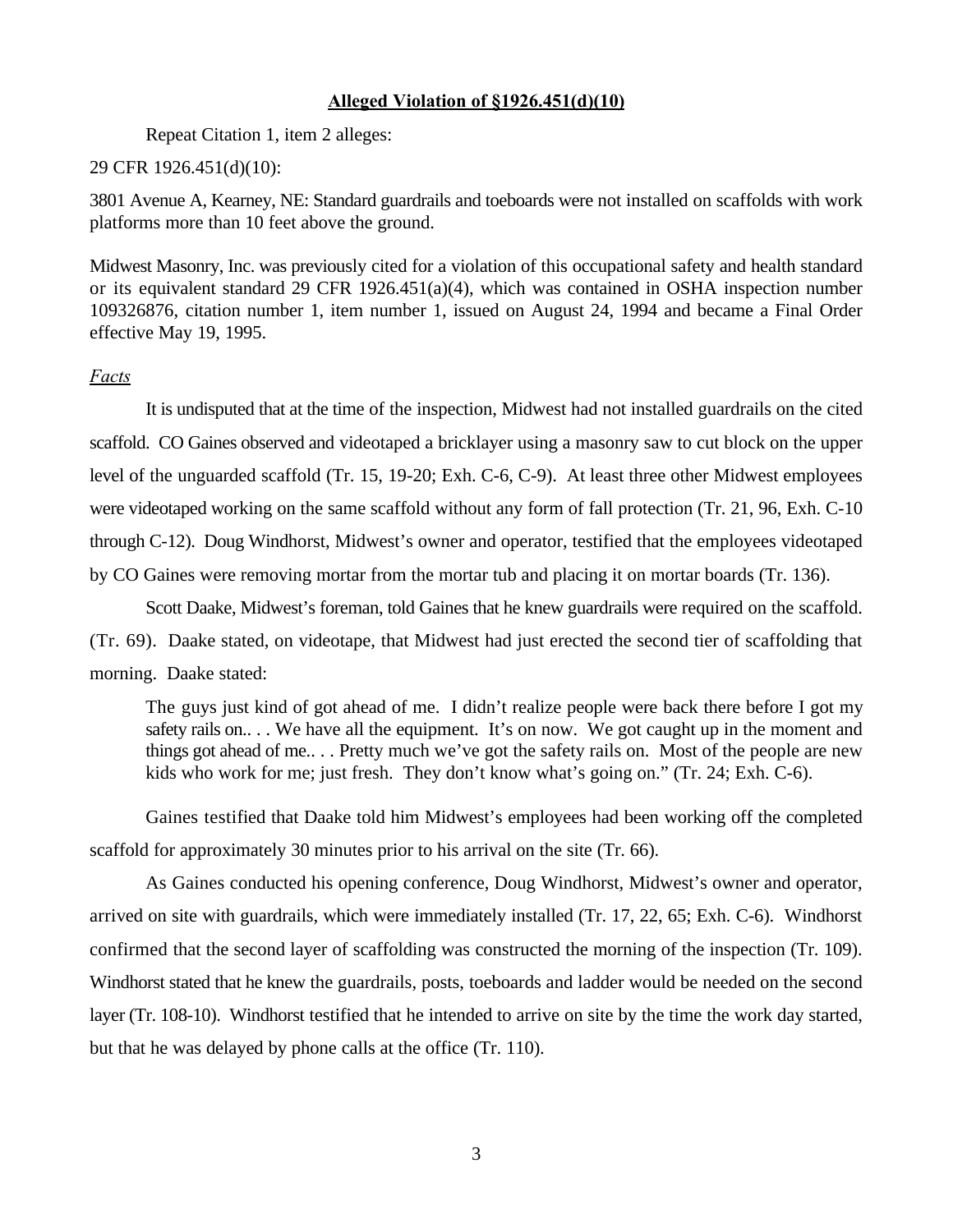### *Discussion*

In order to prove a violation of section 5(a)(2) of the Act, the Secretary must show, *inter alia,* that the cited standard applies. *See, e.g., Walker Towing Corp.*, 14 BNA OSHC 2072, 2074, 1991-93 CCH OSHD ¶29239, p. 39,157 (No. 87-1359, 1991). Midwest argues that the cited standard is not applicable to the cited scaffold.

**Applicability.** CO Gaines admits that the cited OSHA standard does not require the employer to erect guardrails until scaffold assembly is complete (Tr. 66). Midwest argues that its scaffolding was still being assembled at the time of the OSHA inspection, rendering the standard inapplicable. In essence, Midwest contends that its scaffold was not complete because no guardrails had been installed (Testimony of Windhorst; Tr. 132). Stripped to its essentials, Respondent's interpretation limits OSHA's application of the cited standard to completely assembled scaffolds, *i.e.* those *with* guardrails, an absurd result.

It is the Secretary's position is that assembly is complete, and the standard applicable once employees begin working from the scaffolding. The Secretary's interpretation distinguishes between pure scaffold assembly and the use of the scaffold for its ultimate purpose. It is well settled that the interpretation of a standard by the promulgating agency is controlling unless "clearly erroneous or inconsistent with the regulation itself." *Udall v. Tallman*, 380 U.S. 1, at 16, 87 S.Ct. 792, at 801 (1965). *See; Nooter Construction Co.*, 16 BNA OSHC 1572, 1994 CCH OSHD ¶29,729 (No. 91-237, 1994). The Secretary's position is reasonable and is adopted.

 It is undisputed that masonry work was taking place on the cited scaffold at the time of the OSHA inspection. The cited standard is applicable

The Secretary's prima facie case is not otherwise disputed. Midwest, however, raises the affirmative defenses of infeasibility and greater hazard.

**Infeasibility***.* Midwest argues that, in this case, it was infeasible to install the guardrails before the blocks to be used by its masons were loaded onto the scaffold. At the hearing, Windhorst stated that the guardrails block its forklift's access to the scaffold (Tr. 118).

Windhorst testified that the cement blocks to be used by its masons must be loaded onto the scaffold by a forklift, which lifts a 4' x 4' pallet of blocks to the top of the scaffold (Tr. 114). Normally, a single set of guardrails is removed to allow forklift access to the scaffold platform. Windhorst, however, testified that at this site an excavation 24-25 feet behind the scaffold forced the forklift operator to approach the scaffold from an angle (Tr. 118, 125, 140; Exh. R-1). Windhorst stated that the pallet of blocks would not fit between the guardrail posts, which are set 7 feet apart, where the forklift could only approach the scaffold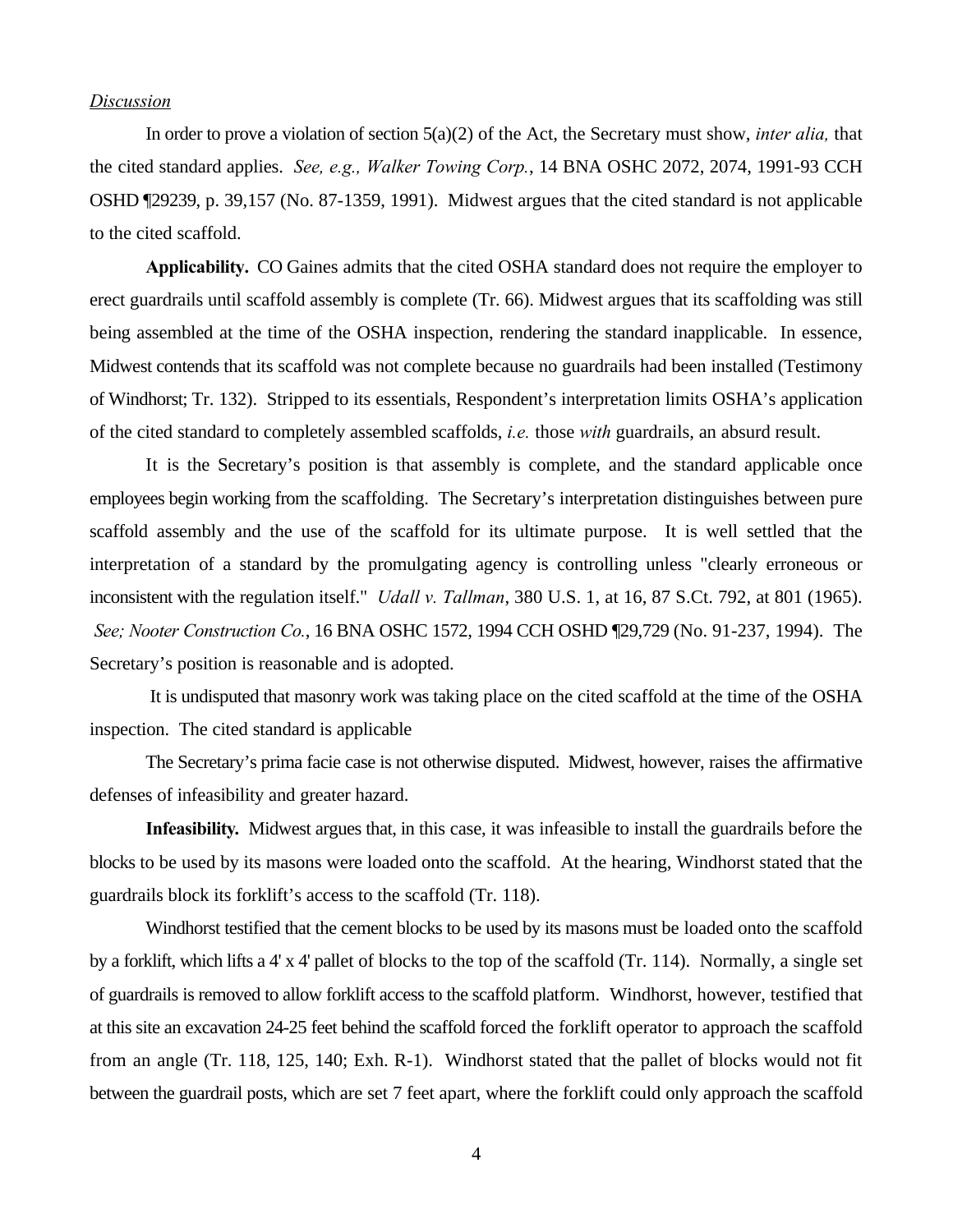at an angle (Tr. 118). Midwest argues that the installation of the guardrails would, thus, unduly interfere with the performance of its work.

Gaines videotaped guardrail members being loaded onto the scaffold by the forklift once the guardrail posts were in place (Tr. 25; Exh. C-6). The video shows that there was, in fact, adequate room between the scaffold and the excavation for the forklift was to access the scaffold head on; allowing the loaded forks of the lift to pass easily between two guardrail posts (Exh. C-6).

The evidence fails to support Midwest's affirmative defense.

**Greater Hazard.** Windhorst admitted that it was feasible to guard those portions of the scaffold where no loading was taking place (Tr. 135), but argued that partial guarding of the scaffolding posed a greater hazard than leaving the entire scaffold unguarded. Windhorst testified that the fall hazard from the unguarded platform is easily identifiable, while partial guarding is confusing to the laborers on the scaffold (Tr. 138). In addition, Windhorst argued that a tripping hazard is created when rails and accessories are removed from the rail posts to allow the forklift access to the scaffold (Tr. 148).

In order to establish the affirmative defense of a greater hazard, the employer must show that 1) the hazards of compliance are greater than the hazards of non-compliance; 2) alternative means of protection are unavailable; and 3) an application for a variance would be inappropriate. *See Walker Towing Corp.*, 14 BNA OSHC 2072, 2078, 1991-93 CCH OSHD ¶29,239, p. 39,161 (No. 87-1359, 1991).

 Midwest's greater hazard defense states Windhorst's bare opinion and is completely without support in the record. It seems clear to this judge that partial guarding is preferable to none, and that rails and accessories removed from the rail posts can and should be stored away from foot traffic. In addition, Midwest had no valid explanation for its failure to apply for a variance from the requirements of the cited standard (Tr. 142). The Commission has held that an employer's greater hazard defense cannot be considered where it fails to show that its application for a variance would have been futile. *See; Spancrete Northeast, Inc.*, 15 BNA OSHC 1020, 1991 CCH OSHD ¶29,313 (No. 86-521, 1991).

Midwest failed to establish the greater hazard defense. The violation is established.

#### **Penalties**

Penalties of \$1,600.00 and \$2,000.00, respectively, were proposed.

Midwest is a small company with approximately 25 employees (Tr. 31). CO Gaines testified that an employee climbing the scaffold was exposed to falls from 2 to 13 feet, but that the likelihood of an accident occurring was low (Tr. 30). A fall from the top of the scaffold could cause more serious internal injuries, broken bones or death (Tr. 34). Gaines testified that the probability of that accident occurring was